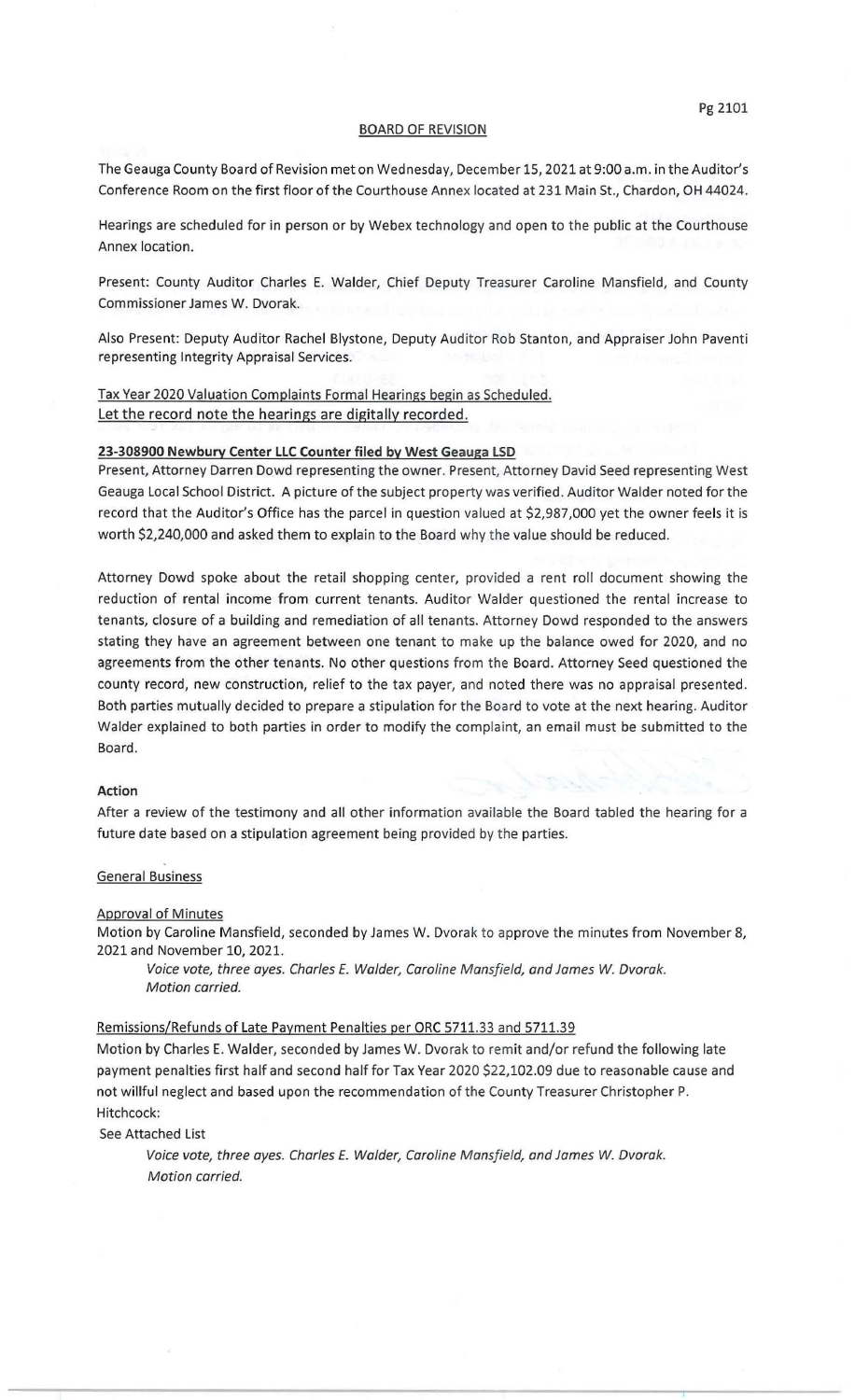Board of Tax Appeals **10-056900 Park Centre LLC Case# 21 A 000526** 

Upon consideration of the stipulation jointly filed by the parties, this matter is hereby remanded to the Auditor/Fiscal officer to take action as appropriate to give effect to the parties' settlement for Tax Year 2020 Market Value as follows:

Current County Value \$456,000 BTA Stipulation \$430,000 **Action** 

BOR Complainant's Opinion of Value \$350,000

Motion by Caroline Mansfield, seconded by James W. Dvorak to adjust Tax Year 2020 Market Value to \$430,000.

Voice vote, three ayes. Charles E. Walder, Caroline Mansfield, and James *W.* Dvorak. Motion carried.

Being no further business to conduct it was moved by Caroline Mansfield to adjourn the December 15, 2021 BOR meeting at 9:28a.m.

Respectfully submitted,

Charles E. Walder, Auditor Secretary/Board of Revision

Pg 2102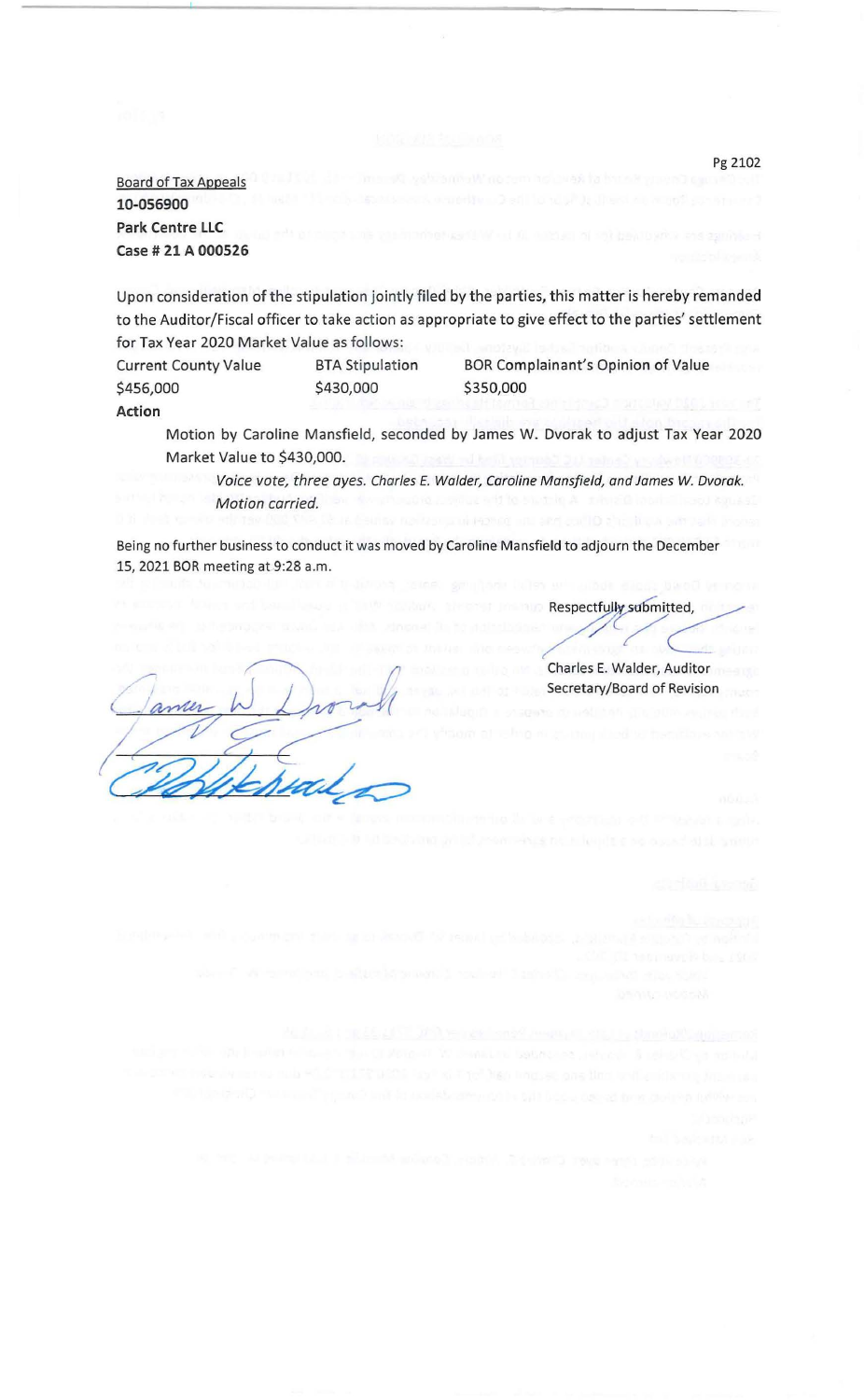# 15-Dec-21

| <b>BRODNIK, BRIAN</b>                      | 01-117942 | \$                      | 607.04 LH 2020 |
|--------------------------------------------|-----------|-------------------------|----------------|
| BRANDEL, MARK                              | 01-007800 | \$                      | 304.35 LH 2020 |
| KIROUAC, JASON & HOLLY                     | 21-111150 | \$                      | 195.89 LH 2020 |
| <b>GREENLEAF LAND COMPANY</b>              | 19-072851 | \$<br>6,142.48 FH 2020  |                |
| <b>GREENLEAF LAND COMPANY</b>              | 19-072851 | \$<br>12,899.21 LH 2020 |                |
| <b>BERTOVIC, ROSIKA</b>                    | 01-117221 | \$                      | 134.26 LH 2020 |
| <b>BERTOVIC, ROSIKA</b>                    | 12-082261 | \$                      | 262.82 LH 2020 |
| <b>BERTOVIC, ROSIKA</b>                    | 19-018700 | \$                      | 76.21 LH 2020  |
| <b>BERTOVIC, ROSIKA</b>                    | 12-039000 | \$                      | 98.60 LH 2020  |
| <b>BERTOVIC, ROSIKA</b>                    | 25-027401 | \$                      | 117.86 LH 2020 |
| <b>BERTOVIC, ROSIKA</b>                    | 10-025100 | \$<br>oc.               | 105.54 LH 2020 |
| HAYES, LESLIE TRUSTEE                      | 26-127340 | \$                      | 271.40 LH 2020 |
| FRATERNAL ORDER OF EAGLES AERIE2436        | 02-420470 | \$                      | 84.21 LH 2020  |
| <b>FRATERNAL ORDER OF EAGLES AERIE2436</b> | 02-420711 | \$                      | 17.64 LH 2020  |
| FRATERNAL ORDER OF EAGLES AERIE2436        | 03-019063 | \$                      | 202.67 LH 2020 |
| FRATERNAL ORDER OF EAGLES AERIE2436        | 03-004400 | \$                      | 27.61 LH 2020  |
| WIEBERG, SANDRA                            | 23-095000 | \$                      | 53.73 LH 2020  |
| WARTLUFT, DYLAN                            | 15-102642 | \$                      | 108.36 LH 2020 |
| MCBRIDE, ANNE D                            | 01-093851 | \$<br>83.42             | LH 2020        |
| SIMONE, DEBORAH                            | 10-164705 | \$                      | 123.58 LH 2020 |
| SMITH, WILLIAM                             | 23-116200 | \$                      | 125.50 LH 2020 |
| BERTOLONE, MICHAEL & TANIA                 | 15-102595 | \$<br>59.71             | LH 2020        |
|                                            |           | \$<br>22,102.09         |                |